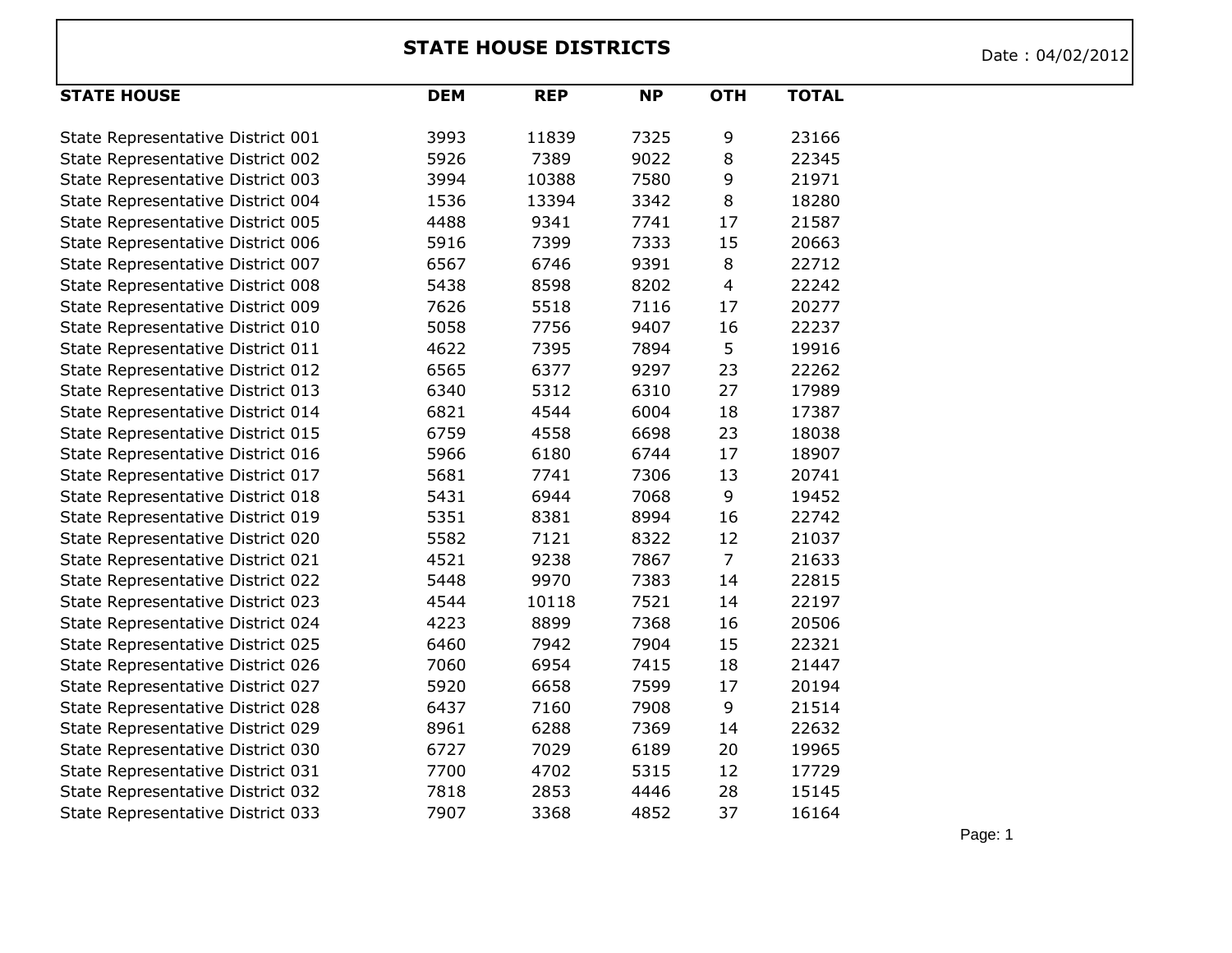## **STATE HOUSE DISTRICTS**

Date : 04/02/2012

| <b>STATE HOUSE</b>                | <b>DEM</b> | <b>REP</b> | <b>NP</b> | <b>OTH</b>     | <b>TOTAL</b> |
|-----------------------------------|------------|------------|-----------|----------------|--------------|
|                                   |            |            |           |                |              |
| State Representative District 034 | 8586       | 3879       | 5348      | 46             | 17859        |
| State Representative District 035 | 7781       | 2372       | 4092      | 32             | 14277        |
| State Representative District 036 | 9352       | 5535       | 5783      | 38             | 20708        |
| State Representative District 037 | 5716       | 8779       | 6535      | 31             | 21061        |
| State Representative District 038 | 6534       | 6764       | 5988      | 22             | 19308        |
| State Representative District 039 | 5659       | 8697       | 6417      | 24             | 20797        |
| State Representative District 040 | 6658       | 8061       | 5787      | 24             | 20530        |
| State Representative District 041 | 10631      | 5489       | 5035      | 45             | 21200        |
| State Representative District 042 | 6943       | 7857       | 6257      | 31             | 21088        |
| State Representative District 043 | 6989       | 8231       | 5367      | 10             | 20597        |
| State Representative District 044 | 4772       | 8190       | 8809      | 11             | 21782        |
| State Representative District 045 | 7284       | 5522       | 8501      | 69             | 21376        |
| State Representative District 046 | 7051       | 5751       | 8496      | 82             | 21380        |
| State Representative District 047 | 6686       | 6808       | 8887      | 18             | 22399        |
| State Representative District 048 | 6449       | 7355       | 8386      | 17             | 22207        |
| State Representative District 049 | 5092       | 7436       | 8555      | 18             | 21101        |
| State Representative District 050 | 4522       | 8949       | 8034      | 15             | 21520        |
| State Representative District 051 | 6020       | 6408       | 8415      | 13             | 20856        |
| State Representative District 052 | 6901       | 5576       | 9417      | 11             | 21905        |
| State Representative District 053 | 7582       | 4980       | 9308      | 12             | 21882        |
| State Representative District 054 | 4555       | 8749       | 8254      | $\bf 8$        | 21566        |
| State Representative District 055 | 5857       | 6851       | 7467      | 23             | 20198        |
| State Representative District 056 | 5655       | 6710       | 8305      | $\overline{4}$ | 20674        |
| State Representative District 057 | 7709       | 5823       | 8371      | 16             | 21919        |
| State Representative District 058 | 8511       | 4866       | 9391      | 13             | 22781        |
| State Representative District 059 | 6118       | 5738       | 7930      | 51             | 19837        |
| State Representative District 060 | 6270       | 7514       | 8322      | 18             | 22124        |
| State Representative District 061 | 7333       | 4323       | 7569      | 9              | 19234        |
| State Representative District 062 | 9446       | 2638       | 7157      | 12             | 19253        |
| State Representative District 063 | 5427       | 6840       | 9988      | 13             | 22268        |
| State Representative District 064 | 6106       | 4745       | 8558      | 12             | 19421        |
| State Representative District 065 | 9387       | 5140       | 7105      | 38             | 21670        |
| State Representative District 066 | 7579       | 6648       | 7838      | 29             | 22094        |